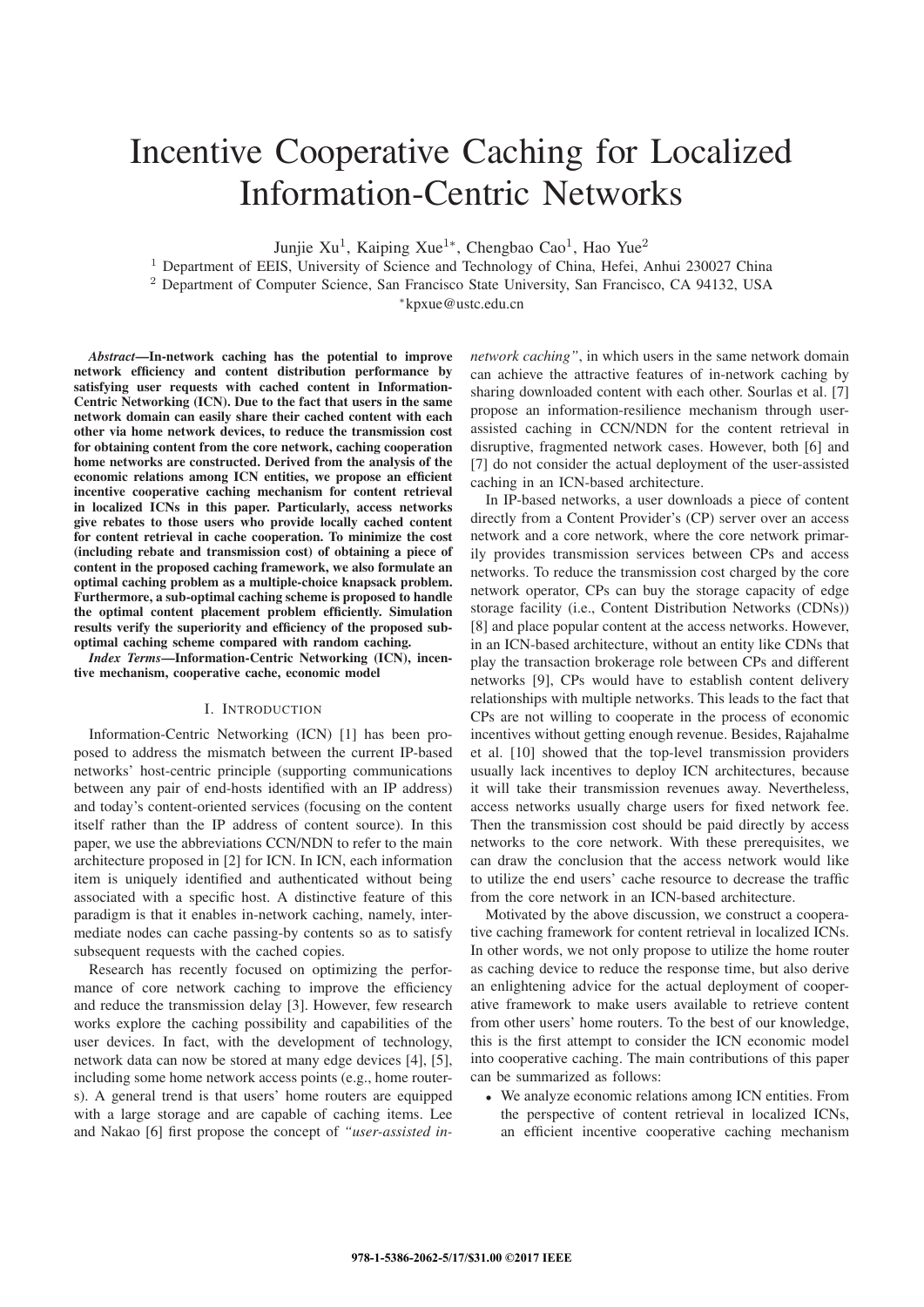is proposed. Particularly, access networks give rebates to the users who provide locally cached content for content retrieval in caching cooperation, which reduces the transmission cost for obtaining content from the core network.

- In order to minimize the cost (including rebate and transmission cost) of obtaining a piece of content for access network in the proposed cooperative caching framework, an optimal caching problem is formulated as a multiplechoice knapsack problem. Since the problem is NP-hard, a sub-optimal caching scheme is also proposed to solve the optimal caching problem efficiently.
- We obtain some valuable insights on the impacts of different parameters on the content obtaining cost. The superiority of the sub-optimal caching scheme is verified via the simulation compared with the random caching scheme.

The rest of the paper is organized as follows. Section II presents the background. Then we describe our proposed cooperative caching mechanism in Section III, and we further formulate the cooperative caching problem in Section IV. Numerical evaluation results are shown in Section V. At last, the conclusion is drawn in Section VI.

# II. BACKGROUND

The rapid increase of content delivery on the Internet has revealed the need for a new networking paradigm. As Fig. 1 shows, the emerging trend is that users do not care about where the content is located or how it is delivered, but only focus on the information (content). Corresponding architectural proposals are generally referring to Information-Centric Networking (ICN) [1], which gives a new communication paradigm to increase the efficiency of the content obtaining.

Unlike the current TCP/IP model where caching is usually deployed as an application layer overlay, ICN makes caching be integrated into the network layer, named as in-network caching. In the current content delivery ecosystem, Content Distribution Networks (CDNs) provide both the content delivery and the transaction brokerage functionality. In this situation, CP only needs to care about paying for content delivery. Thus, in an ICN-based architecture, in the absence of an entity that plays the transaction brokerage role between CP and different networks [9], CP would have to establish content delivery relationships among multiple networks, which will reduce their willingness to pay for caching services and the viability of paid content delivery.

Hajimirsadeghi et al. [11] proposed a pricing model to establish an economic incentive mechanism for caching and sharing content in ICN which consists of access ICNs, a transit ICN and a content provider. As shown in Fig. 1, Access ICNs can gain revenue from end users that they serve and pay for the traffic generated by their users to the connected Transit ICN. The fee depends on the line capacity or the upstream and downstream direction traffic. Access ICN thus has the intention to decrease the flow from each terminal to Transit ICN so that the investment required and traffic cost



Fig. 1: ICN communication model: Different from the current network where users request contents from CP, users in ICN just look for content regardless of the place that is located. Unlike the current network where the CP is charged for the cost of content transmission, the CP in ICN is not willing to undertake the transmission cost.

for each user could be reduced. Actually, this can be realized by deploying caching in edge networks where such significant realizable benefits from caching exist. In this case, the access network can cache content for cost savings and thus obtain performance improvement on its network.

# III. INCENTIVE COOPERATIVE CACHING MECHANISM

In this section, we give an enlightening advice for the actual deployment of cooperative caching in residential community networks. Furthermore, an ICN-based incentive mechanism is proposed to motivate users to join the cache cooperation.

## *A. Overview*

A residential community network architecture is composed of individual home networks and an arbitrary number of consumers who obtain multimedia resources through their own home routers. These home routers are capable of caching contents.

In this paper, a central gateway is introduced into the community network to manage the home routers. The primary function of the central gateway is to redirect the user's requests to the home routers which cache the requested contents, so as to achieve the cache cooperation within the community. To motivate users to join the cache cooperation, Access ICNs give rebates to those users who provide locally cached content for content retrieval in the cooperation processes. We will explain the details of the mechanism in the following subsections.

It should be noted that the central gateway can be deployed and managed by the Access ICNs. In addition, in this paper, we focus on the cooperative caching among home routers. We don't discuss the caching function of the central gateway and leave it for future research.

# *B. A Community Cooperative Caching Framework*

To achieve caching cooperation in a residential community, users' requests should be able to be redirected to other users' home routers for content retrieval. As Fig. 2 shows, a central gateway is introduced to play the role as a centralized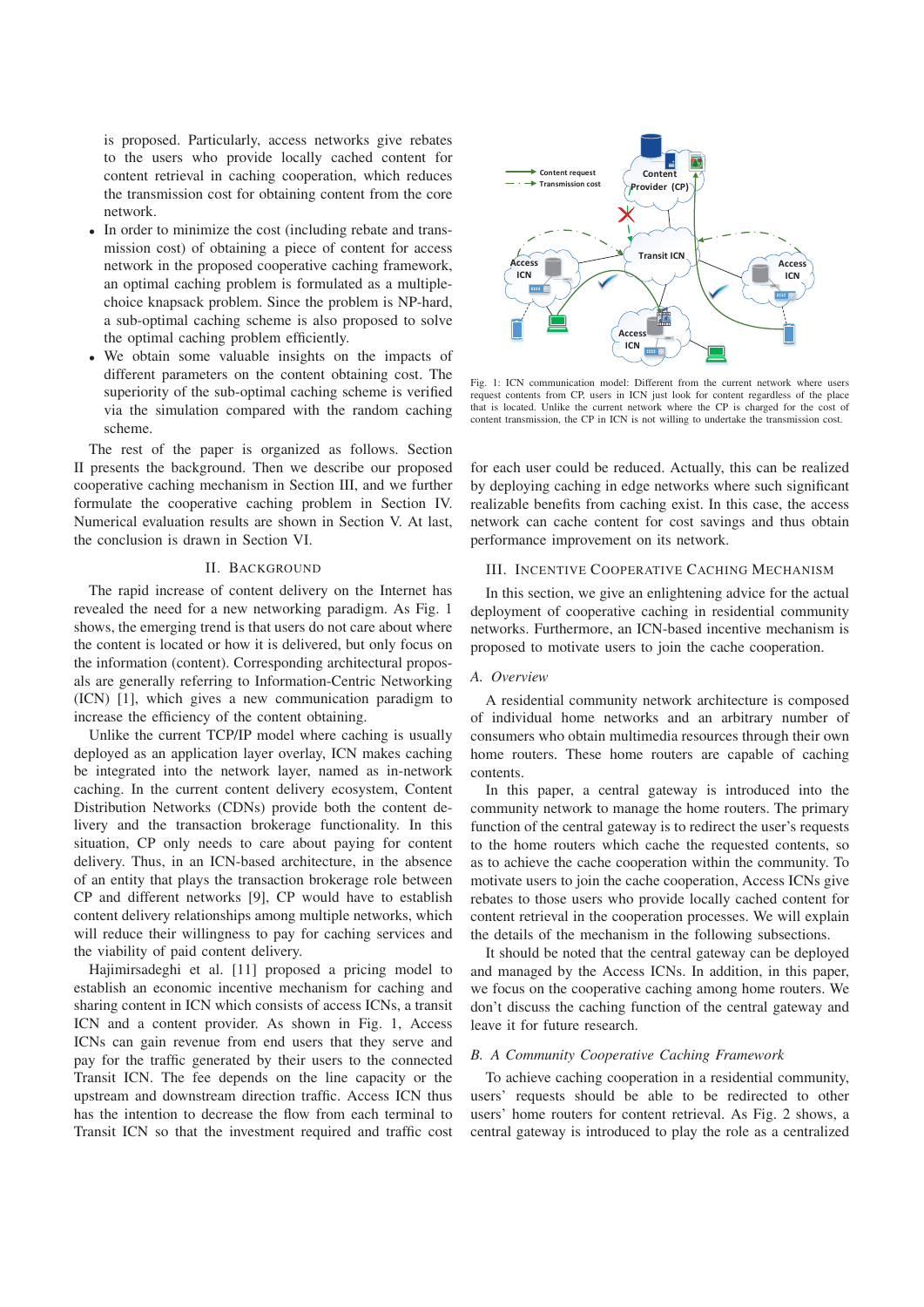controller. Stemming from the named-based routing in ICN, users who are interested in the same content can easily cooperate with each other for content distribution without specific protocols or applications. All we need to do is to extend a Trace Table in the central gateway. The functionality of other components, namely the Content Store (CS), the Pending Interest Table (PIT) and the Forwarding Information Base (FIB) remain the same as in the original NDN content router design presented in [2]. Also, it almost keeps users' home routers unchanged, making the entire design a lightweight task.



Fig. 2: Residential community networks architecture with a cooperative caching framework.

In the proposed caching framework, the central gateway determines the caching location of content, according to the request distribution. After receiving a piece of content, the central gateway marks the content and delivers it to the corresponding home routers. Meanwhile, the Trace Table, maintained by the central gateway, records each content cached in all home routers. Each trace is a 3-tuple entry  $(ContentName, CacheLocation, LatestTime)$  which denotes the name of the cached content, the cache location and the most recent time that the trace is referred to, respectively.

The content delivery procedure can be described as follows: after a content request is launched by a user, it first searches the CS in the local home router, which processes the packet in the same way as in NDN [2]. Particularly, if a matching item is found in the CS, the router sends the item to the face which the request arrives on and discards it (since it is satisfied). Otherwise, the request will be forwarded to the central gateway which looks up the request in the Trace Table. If a piece of content is hit, which indicates the neighboring home router has the object, the request will be redirected to the corresponding home router and the requested object will be retrieved back. If the search of the residential community also fails, the object will be retrieved from the content source (i.e., a cached node in ICN, Content Provider) according to FIB.

### *C. An ICN-based Economic Incentive Mechanism*

To motivate users to join the cache cooperation, we propose an incentive mechanism. In this mechanism, Access ICNs give rebates to the users who provide the locally cached content for cooperative content access, and the rebates are regarded as a portion of the Access ICNs' overall cost. As shown in Fig. 3, we consider the transmission cost  $C_t$  when a piece of content is transmitted from a content source through Transit ICN. Meanwhile,  $C_r$  ( $C_r < C_t$ ) corresponds to the rebate paid by the Access ICNs to the users when their home routers provide a locally cached item to others. Both  $C_r$  and  $C_t$  are considered into the cost of obtaining a piece of content. However, if the content is found in the local router, no cost will be generated.



Fig. 3: An ICN-based economic incentive mechanism.

It should be noted that  $C_r$  or  $C_t$  does not represent the content price of a piece of content. Users pay the content price directly to the content publisher through an out-of-band secure payment system. A digitally signed rebate framework [12] needs to be supported so that the rebate recipients can electronically validate and redeem the rebate with the Access ICN. Operationally, the paraments  $C_t$  and  $C_r$  are set by ICN operators based on their operating cost. Hence, the users are unable to control those parameters.

To minimize the cost for Access ICNs, an optimal content caching scheme is needed for  $C_r$  and  $C_t$ . Formulation and analysis of the optimal caching problem are presented in the next section.

## IV. PROBLEM FORMULATION AND ANALYSIS

In this section, we formulate an optimization problem for the incentive cooperative caching network. Furthermore, a suboptimal caching scheme is proposed to solve the problem efficiently.

#### *A. Content Obtaining Cost Formulation*

We assume that the statistical popularity of the content can be modeled as the  $Zipf$  distribution in this paper. Denote  $\mathcal N$  as a collection of contents, with total number  $N=|\mathcal N|$ . The higher the ranking of a piece of content, the larger the accessed probability of it. According to  $Zipf$  law, the popularity of the  $i$ -th popular content is given by

$$
f_i = \frac{1/i^r}{\sum\limits_{m=1}^{N} 1/m^r},\tag{1}
$$

where the parameter  $r$   $(0 < r)$  is a Zipf parameter, which determines the skewness in a request pattern.

To establish an accurate mathematical model, we first define a content set variables  $X_i^j$  is either 1 or 0. If  $X_i^j = 1$ ,  $j =$  $1, ..., K, i = 1, ..., N$ , it means the *i*-th ranked content is cached in  $i$ -th home router; otherwise it is not. In addition,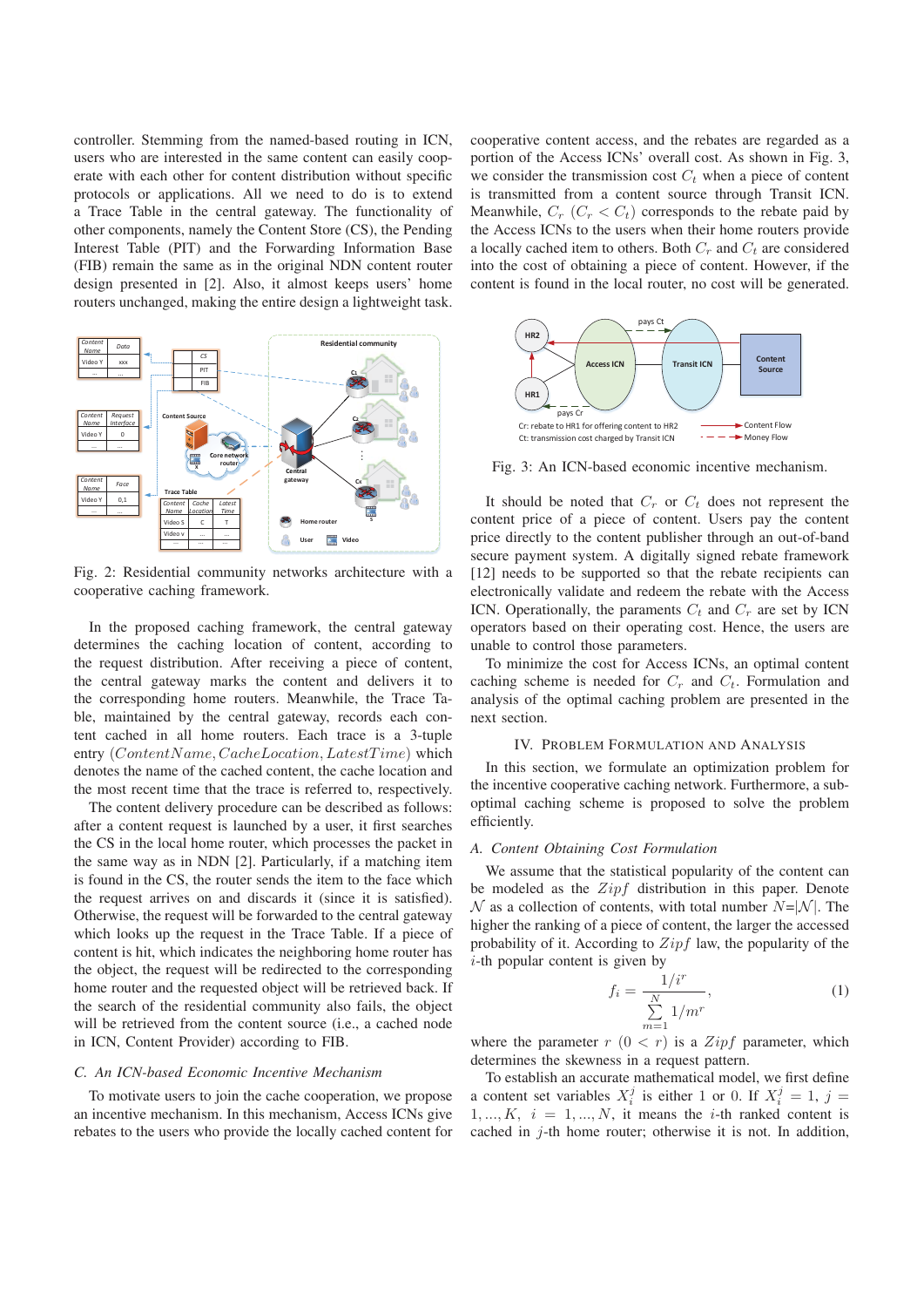we define  $f_i^j$  as the probability of requesting the *i*-th ranked content in j-th home router and the entire popularity of the  $i$ -th ranked item in the whole community is  $f_i = \sum_{j=1}^{j=K} f_i^j$ ,  $j =$  $1, ..., K$ .

We assume that not all home routers have the storage capacity. This assumption is reasonable due to the following facts: i) there exist different types of home routers; ii) some users refuse to cooperate with others. Thus, we define the caching availability of the users' home routers with  $\omega_j$ ,  $j = 1, ..., K$ . If the j-th home router has the storage capacity  $S_c$ , then  $\omega_i = 1$ ; otherwise,  $\omega_j = 0$ . Then the average cache-able probability of home routers is

$$
\omega = \frac{1}{K} \sum_{j=1}^{j=K} \omega_j, \ j = 1, ..., K.
$$
 (2)

Each piece of content is considered has the same size in this paper. To optimize the local hit rate of a home router, users' requests need to be satisfied locally as much as possible. In this case, the purpose is

$$
\begin{aligned} \mathbf{Max} \quad & \sum_{j=1}^{K} \sum_{i=1}^{N} \omega_j X_i^j f_i^j, \\ \text{s.t} \quad & \sum_{i=1}^{N} X_i^j \le S_c, \forall \ j \in \{1, ..., K\}, \end{aligned} \tag{3}
$$

where the constraint is used to make sure the total size of caching contents in each home router do not exceed its caching capacity  $S_c$ . For this objective function, the optimal caching strategy is all home routers cache the most popular contents. However, this leads to noncooperation and can result in serious content duplication. Also, for those requests that cannot be satisfied locally, desired contents will be transmitted from the remote content source, yielding high content transmission cost.

On the contrary, to increase the probability of obtaining a piece of content of a residential community, diversity of contents needs to be guaranteed. In this case, the purpose is

$$
\begin{aligned}\n\text{Max} \quad & \sum_{j=1}^{K} \sum_{i=1}^{N} \omega_j X_i^j f_i^j + \sum_{j=1}^{K} \sum_{i=1}^{N} \omega_j (Y_i - X_i^j) f_i^j, \\
\text{s.t} \quad & \sum_{i=1}^{N} X_i^j \le S_c, \forall \ j \in \{1, ..., K\}, \\
& \text{Matrix} \quad & \text{Matrix} \quad & \text{Matrix} \quad & \text{Matrix} \quad & \text{Matrix} \quad & \text{Matrix} \quad & \text{Matrix} \quad & \text{Matrix} \quad & \text{Matrix} \quad & \text{Matrix} \quad & \text{Matrix} \quad & \text{Matrix} \quad & \text{Matrix} \quad & \text{Matrix} \quad & \text{Matrix} \quad & \text{Matrix} \quad & \text{Matrix} \quad & \text{Matrix} \quad & \text{Matrix} \quad & \text{Matrix} \quad & \text{Matrix} \quad & \text{Matrix} \quad & \text{Matrix} \quad & \text{Matrix} \quad & \text{Matrix} \quad & \text{Matrix} \quad & \text{Matrix} \quad & \text{Matrix} \quad & \text{Matrix} \quad & \text{Matrix} \quad & \text{Matrix} \quad & \text{Matrix} \quad & \text{Matrix} \quad & \text{Matrix} \quad & \text{Matrix} \quad & \text{Matrix} \quad & \text{Matrix} \quad & \text{Matrix} \quad & \text{Matrix} \quad & \text{Matrix} \quad & \text{Matrix} \quad & \text{Matrix} \quad & \text{Matrix} \quad & \text{Matrix} \quad & \text{Matrix} \quad & \text{Matrix} \quad & \text{Matrix} \quad & \text{Matrix} \quad & \text{Matrix} \quad & \text{Matrix} \quad & \text{Matrix} \quad & \text{Matrix} \quad & \text{Matrix} \quad & \text{Matrix} \quad & \text{Matrix} \quad & \text{Matrix} \quad & \text{Matrix} \quad & \text{Matrix} \quad & \text{Matrix} \quad & \text{Matrix} \quad & \text{Matrix} \quad & \text{Matrix} \quad & \text{Matrix} \quad &
$$

where  $Y_i$  is either 1 or 0.  $Y_i = 1$  means the *i*-th ranked content is cached in one of the home routers; otherwise it is not. The optimal cache strategy in this case is a full cooperation, which means all home routers would try to cache the unique content within the residential community, namely  $\sum_{i=1}^{N} X_i^j \leq 1, \forall j \in$  $\{1, ..., K\}$ . However, this may cause the home router to cache some items with low popularity, and users rarely access them.

To quantify the effect of the different content obtaining procedures,  $H_{i,j}^L$  is defined as the probability that j-th user obtains the  $i$ -th ranked content from CS in its own home router, namely the local hit rate.  $H_{i,j}^R$  denotes the probability that a requested content is obtained from neighboring routers in the residential community after the local search fails. Likewise,  $H_{i,j}^T$  represents the probability that a requested content is hit outside of the residential community. Hence, we have

$$
H_{i,j}^L + H_{i,j}^R + H_{i,j}^T = 1,
$$
\n(5)

which means a piece of content can always be delivered to the users.

In accordance with our economic incentive mechanism, the obtaining cost for  $i$ -th ranked content is zero if it is found locally,  $C_r$  when it is found in any other home router in the residential community, and  $C_t$  when it is delivered from the outside of the community. To minimize the  $i$ -th ranked content obtaining cost we can get

Min 
$$
C = H_{i,j}^R C_r + H_{i,j}^T C_t
$$
,  
s.t 
$$
\sum_{i=1}^N X_i^j \leq S_c, \forall j \in \{1, ..., K\},
$$
 (6)

where  $H_{i,j}^R = \sum_{i=1}^K$  $\sum_{j=1}^K \sum_{i=1}^N$  $\sum_{i=1}^{N} \omega_j (Y_i - X_i^j) f_i^j, H_{i,j}^T = \sum_{j=1}^{K}$  $\sum_{j=1}^K \sum_{i=1}^N$  $\sum_{i=1}^{N} \omega_j (1 -$ 

 $Y_i$ ) $f_i^j$ . This optimal problem is a typical 0/1 multiple-choice knapsack NP-hard problem [5]. Especially, when where are a big scale content set and a large number of home routers, it is difficult to get the best cache content placement scheme.

#### *B. A Sub-optimal Caching Scheme*

The aforementioned optimal solution of minimizing the content obtaining cost is complicated and time-consuming. Thus, we relax the mathematical model and the constraint condition to come up with a general solution to solve the problem efficiently. The caching availability  $\omega_i$  is considered as statistically identical and then it is equal to the average cache-able probability  $\omega$  described in (2). Then the local hit rate  $H^L$  is

$$
H^{L} = \frac{1}{K} \sum_{j=1}^{K} \sum_{i=1}^{N} H_{j,i}^{L} f_{i} = \frac{S_{c} \omega}{K S_{c} \omega} \sum_{i=1}^{N} n_{i} f_{i} = \frac{1}{K} \sum_{i=1}^{N} n_{i} f_{i},
$$
\n(7)

where  $n_i$  represents the total number of the copies of the *i*-th ranked content cached in all home routers.  $KS_{c}\omega$  represents the total caching capacity of the home routers.

Let M represent the set of all cached contents in a community. The probability of finding the i-th ranked content in the community is  $\sum_{i \in M} f_i$ , and the hit rate of the content which is not cached in one home router is  $H^R = \sum_{i \in M} f_i - H^L$ .

Referring to the properties of the optimal object placement in [13], we propose the following partition caching scheme.

- Firstly, it should be mentioned that in the proposed caching framework, the caching location of content is determined by the central gateway, according to the accounted request distribution.
- Secondly, cache space of each home router is divided into a duplicate part and a unique part. The parameter  $n$  indicates the fraction of the cache that is utilized to store duplicate contents. For the duplicate part, the cached contents are full-duplication, while for the unique part the cached contents are single.
- Furthermore, the contents with high popularity are cached in the home routers in advance, one by one without any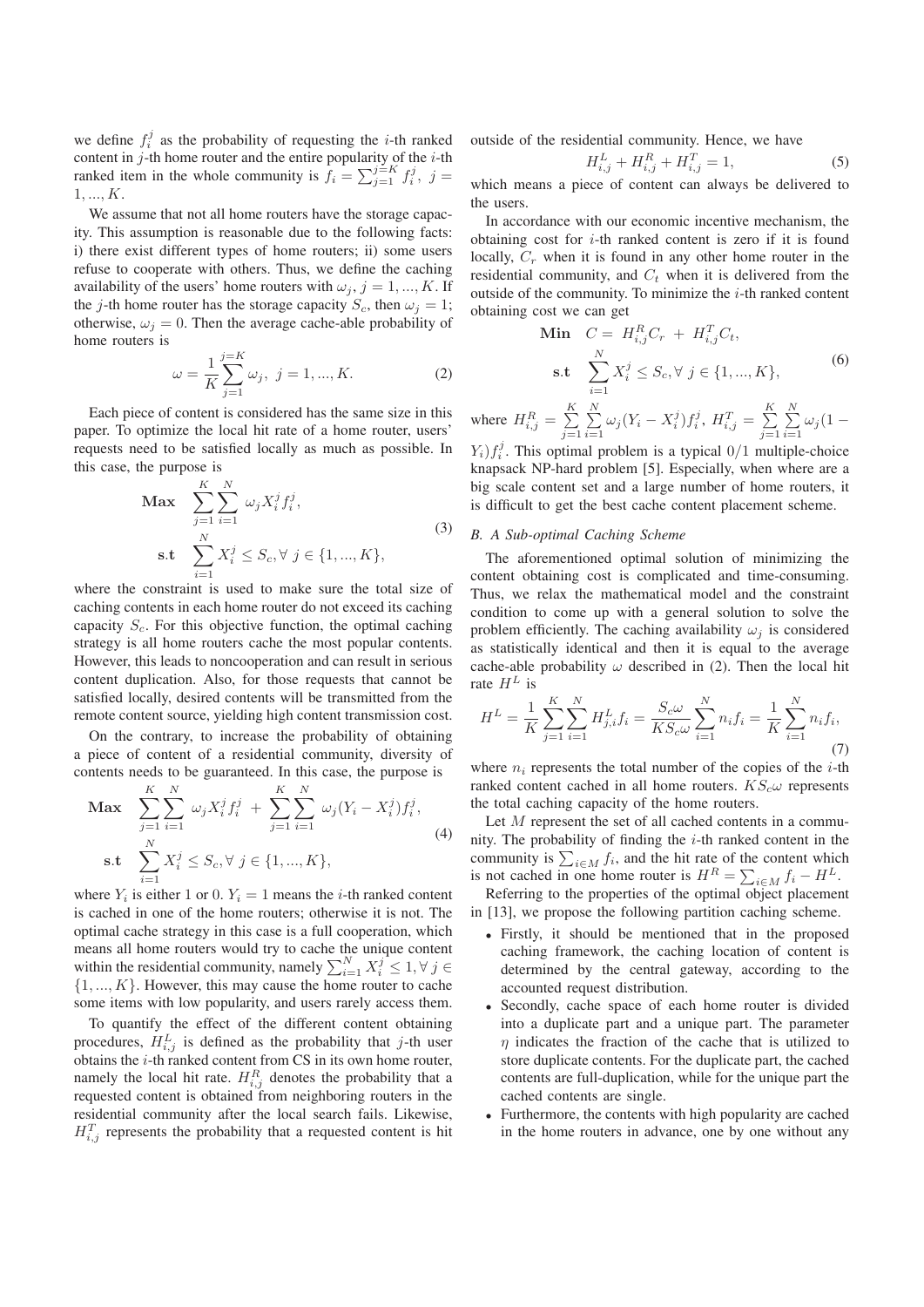

Fig. 4: Content obtaining cost of different cache schemes. Fig. 5: Hit rate in community of different cache schemes



identity interval. Also, the most popular content in the unique part is less popular than the least popular content in the duplicate part.

For simplicity, we assume each user has the same request frequency and request mode in statistics, namely,  $f_i^o = f_i^q$ ,  $∀o, q ∈ {1, 2, ..., K}, o ≠ q$ . Therefore, as in [13], the probability of finding a piece of content from the  $t$  most popular content cached by the home routers can be express as

$$
f(t) \triangleq \sum_{i=1}^{t} f_i \approx \int_1^t \frac{\frac{1}{i^r}}{\sum_{m=1}^N \frac{1}{m^r}} d_i = \frac{\int_1^t \frac{1}{i^r} d_i}{\int_1^N \frac{1}{m^r} d_m} = \frac{t^{1-r} - 1}{N^{1-r} - 1}.
$$
\n(8)

According to the proposed scheme, we can rewrite  $H^L$  as

$$
H^{L} = f(\eta S_{c})\omega + \frac{f(\eta + \omega K(1 - \eta)S_{c}) - f(\eta S_{c})\omega}{\omega K}, \quad (9)
$$

where  $\omega$  is the local cache-able probability, and the first item in the above equation (9) represents the probability that a piece of content can be found in the local duplicate part.  $S_c(1 \eta$ ) $K\omega$  represents the storage capacity of all the unique parts. Thus the second item in the above equation (9) represents the probability that a piece of content can be found in the local unique part. Similarly, we have

$$
H^{R} = \frac{(\omega K - 1) \left[ f(\eta + \omega K(1 - \eta)S_{c}) - f(\eta S_{c})\omega \right]}{\omega K}.
$$
 (10)

Meanwhile,  $H<sup>T</sup>$  can be expressed as  $H<sup>T</sup> = 1 - H<sup>L</sup> - H<sup>R</sup>$ . Substituting  $H<sup>R</sup>$  and  $H<sup>T</sup>$  in (6), the objective can be rewritten as

$$
C = [1 - H^{R}(1 - \mu) - H^{L}] C_{t}, \qquad (11)
$$

where  $\mu$  is  $C_r/C_t$ . We can compute the optimal value of  $\eta$  by  $\frac{\partial C}{\partial n} = 0$ , yielding the minimum content obtaining cost C.

## V. NUMERICAL RESULTS

In this section, we examine the performance of the proposed cooperative caching scheme, in comparison with the random caching scheme and the unique caching scheme. In the random caching scheme the contents are randomly cached in the home routers. The unique caching scheme corresponds to the case of maximum content categories. All of them are based on the caching cooperation. Meanwhile, the non-caching is included as the performance benchmark. In the simulation, the typical values of the system parameters are listed in Table I. If not

specified,  $\omega$  is set to 1, which means all the home routers have the cache capacity  $S_c$  and join the cache cooperation.

TABLE I: Numerical Calculation Parameter Settings

| Parameters                                   | Value     |
|----------------------------------------------|-----------|
| Storage capacity of one home router: $S_c$   | 300 Gbits |
| The number of the contents: $N$              | 100000    |
| The number of the home routers: $K$          | 200       |
| The size of one content: $S$                 | 1 Gbits   |
| Rebate-to-download-cost ratio: $\mu$         | 02        |
| The average cache-able probability: $\omega$ |           |
| Zipf constant: $r$                           | በ ጸ       |

The content obtaining cost with respect to the number of home routers in the community is presented in Fig. 4. For the non-caching scheme (termed as a baseline in the figure), the cost of obtaining one piece of content from the core network is normalized to one. The content obtaining cost of other caching schemes is normalized by the baseline scheme. It can be seen from the figure that with the increase of the home router numbers, all schemes result in a declining trend, since more content will be obtained within the community. Compared with the unique caching scheme and random caching scheme, the proposed caching scheme has 9% and 24% cost saving, respectively.

According to (5), the cache hit rate of different cache schemes in a community can be obtained in the simulation, as shown in Fig. 5. It can be seen that the hit rate of the unique caching scheme is a bit higher than the proposed scheme. That is because unique caching scheme ensures the maximum of content categories in a community. In this situation, some of the cached items with low popularity are rarely requested by users. We observe from the figure that the caching hit rate of the proposed suboptimal caching scheme is increased by 36% compared with the random scheme. Fig. 6 depicts the impact of the partition value  $\eta$  on the content obtaining cost. As we can see, there always exists an optimal partition value which minimizes the cost of obtaining content for different rebates. Along with the growth of rebate ratio (i.e.,  $\mu = 0$ , 0.3, 0.7, 1), caching more popular contents in duplicate area can minimize content obtaining cost and result in a larger optimal partition value  $\eta_{opt}$  (i.e.,  $\eta_{opt} = 0$ , 0.0838, 0.4298, 1).

Different cost performance is compared for four partition value  $\eta$  (i.e.,  $\eta = 0$ , 0.5, 1,  $\eta_{\text{out}}$ ), as shown in Fig. 7(a).  $\eta = 0$  leads to near-best performance for small  $\mu$  values,